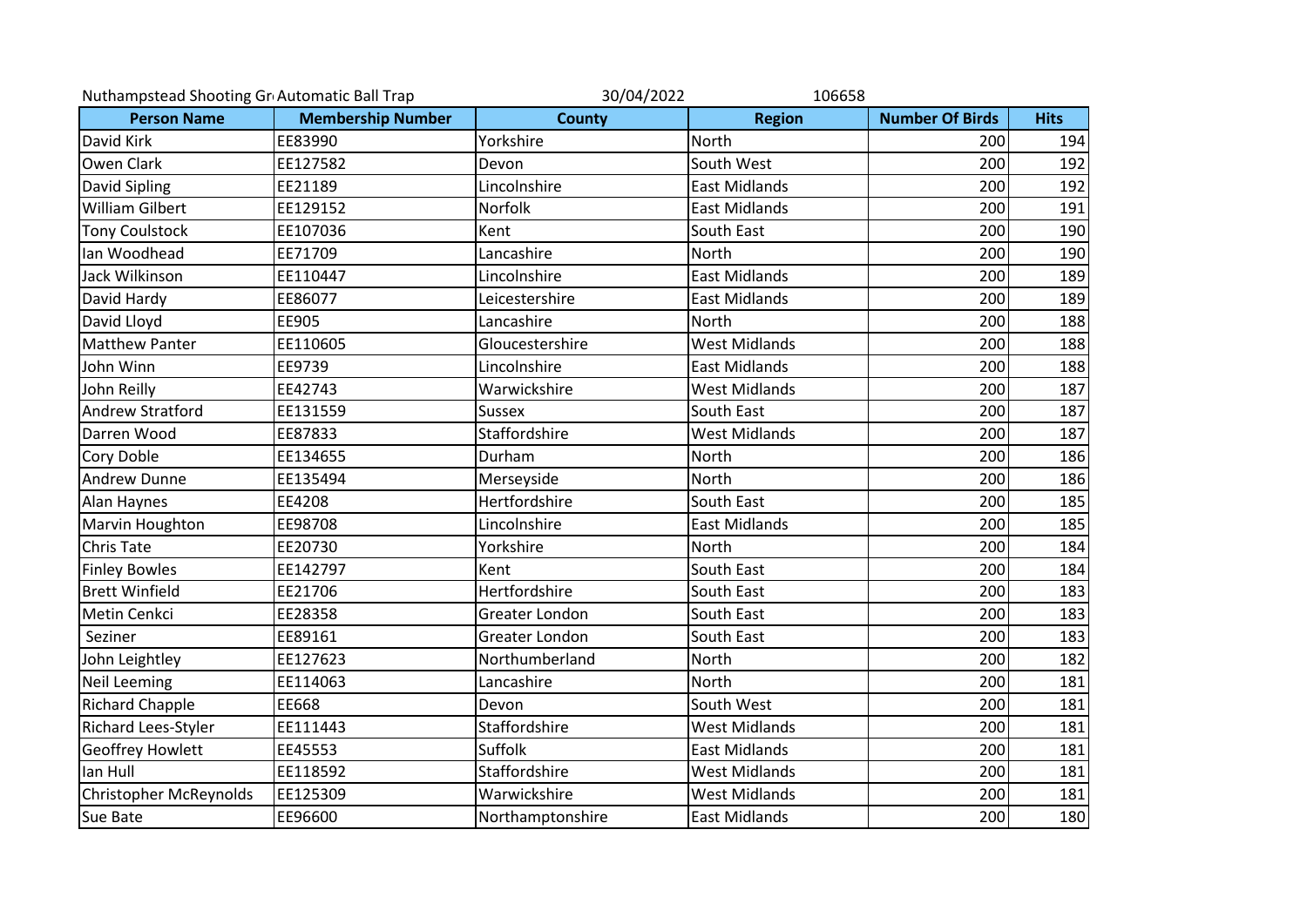| Madeleine Purser       | EE134523 | Hertfordshire        | South East           | 200 | 180 |
|------------------------|----------|----------------------|----------------------|-----|-----|
| Bayram Baysal          | EE131671 | Hertfordshire        | South East           | 200 | 180 |
| Paul Chapman           | EE22108  | Scotland             | Non England          | 200 | 180 |
| Phil Rowley            | EE19015  | Northamptonshire     | <b>East Midlands</b> | 200 | 179 |
| Ray Sutton             | EE45163  | Staffordshire        | <b>West Midlands</b> | 200 | 178 |
| <b>Nicholas Harris</b> | EE68373  | Lancashire           | <b>North</b>         | 200 | 178 |
| Paul Atkinson          | EE82681  | Wiltshire            | South West           | 200 | 178 |
| David O'Donnell        | EE116985 | Cheshire             | West Midlands        | 200 | 178 |
| Paul Lilly             | EE118616 | Gloucestershire      | <b>West Midlands</b> | 200 | 177 |
| Alasdair Williams      | EE124328 | Sussex               | South East           | 200 | 177 |
| Stephen Corner         | EE43952  | Durham               | North                | 200 | 177 |
| Andrew Bond            | EE133031 | Devon                | South West           | 200 | 176 |
| Andreas Hadjisavva     | EE114623 | Hertfordshire        | South East           | 200 | 176 |
| Giovanni Russo         | EE89494  | Cambridgeshire       | East Midlands        | 200 | 176 |
| Lewis Kirk             | EE140542 | Yorkshire            | North                | 200 | 175 |
| <b>Philip Sanders</b>  | EE99420  | Hereford & Worcester | <b>West Midlands</b> | 200 | 174 |
| <b>Greg Sinclair</b>   | EE96598  | Staffordshire        | West Midlands        | 200 | 174 |
| Alan Routledge         | EE101328 | Northumberland       | North                | 200 | 174 |
| John Lewis             | EE42396  | Warwickshire         | <b>West Midlands</b> | 200 | 173 |
| <b>Nigel Caves</b>     | EE20512  | Hertfordshire        | South East           | 200 | 173 |
| <b>Fletcher Watson</b> | EE27818  | Warwickshire         | <b>West Midlands</b> | 200 | 173 |
| John Stephenson        | EE6750   | Lincolnshire         | <b>East Midlands</b> | 200 | 172 |
| Argun Ismet            | EE116300 | <b>Berkshire</b>     | South East           | 200 | 172 |
| <b>Graham Carter</b>   | EE118210 | Cambridgeshire       | <b>East Midlands</b> | 200 | 172 |
| Andrew Dearman         | EE125865 | Hertfordshire        | South East           | 200 | 172 |
| Darren Burtenshaw      | EE80782  | Channel Islands      | Non England          | 200 | 171 |
| <b>Trevor Haywood</b>  | EE127587 | Greater London       | South East           | 200 | 170 |
| lan Shaw               | EE31770  | Cumbria              | North                | 200 | 169 |
| Michael Feather        | EE63638  | Nottinghamshire      | <b>East Midlands</b> | 200 | 168 |
| <b>Robert Hart</b>     | EE126945 | Hereford & Worcester | <b>West Midlands</b> | 200 | 168 |
| Karl Weaver            | EE130519 | Bedfordshire         | <b>East Midlands</b> | 200 | 166 |
| Christian Ivins        | EE101345 | Northamptonshire     | East Midlands        | 200 | 166 |
| Alexander Williams     | EE104633 | Channel Islands      | Non England          | 200 | 164 |